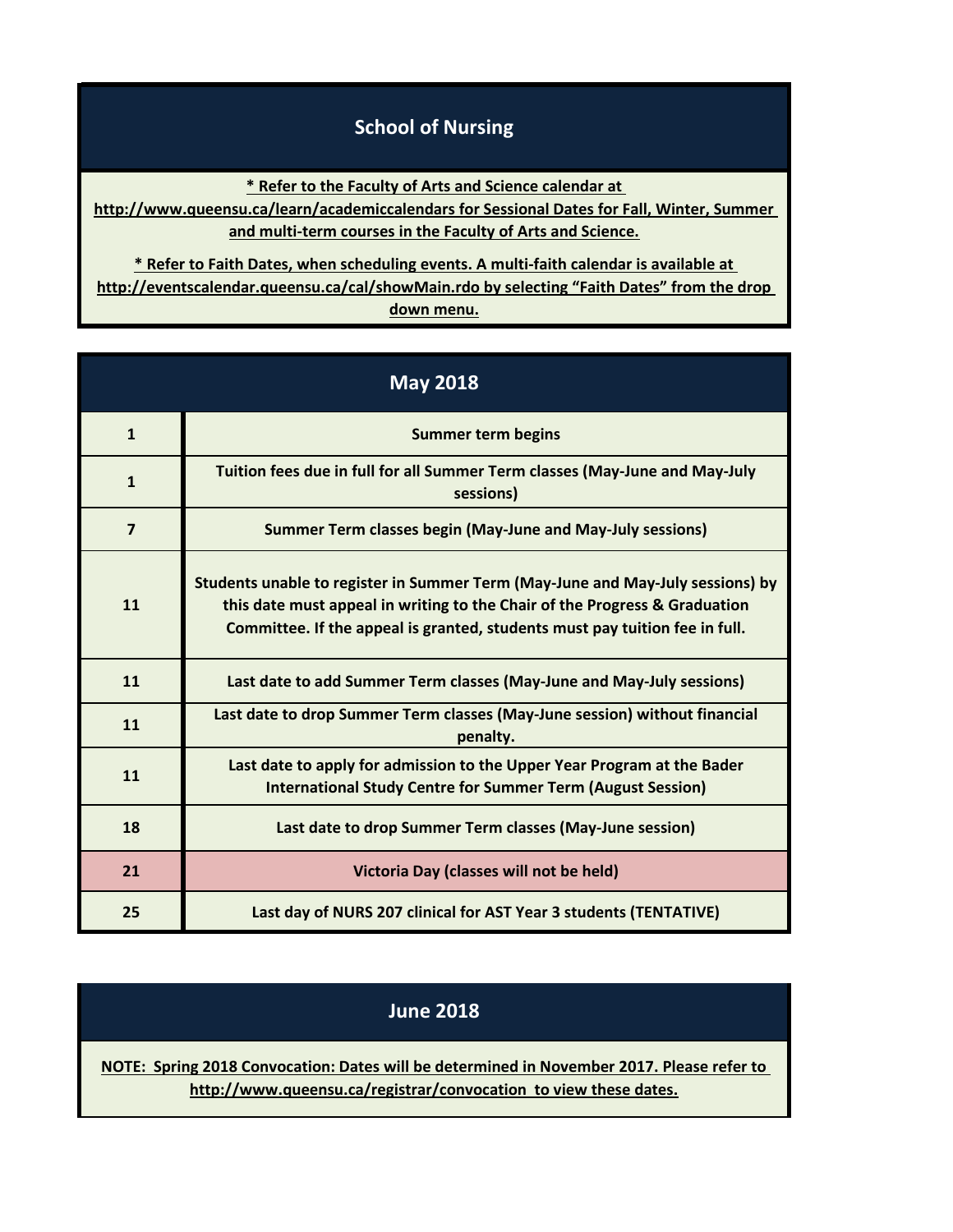| $\mathbf{1}$   | Last date to drop Summer Term classes (May-July session) without financial penalty                                                                                                                                                |
|----------------|-----------------------------------------------------------------------------------------------------------------------------------------------------------------------------------------------------------------------------------|
| $\mathbf{1}$   | Last date to apply to the University for admission as a part-time student for Fall<br><b>Term</b>                                                                                                                                 |
| $\mathbf{1}$   | Last date for Queen's students to apply to a Dual Degree program for Fall Term                                                                                                                                                    |
| $\mathbf{1}$   | Last date for Queen's students to apply to transfer into the Faculty of Arts and<br>Science and the Faculty of Health Sciences for Fall Term                                                                                      |
| $\mathbf{1}$   | Last date to apply to the University for upper-year full-time admission for Fall Term<br>from another post-secondary institution                                                                                                  |
| $\overline{7}$ | Last date to apply for accommodation for an official examination conflict for the<br>June, July and August examination sessions.                                                                                                  |
| 15             | Last date for receipt of required documentation from students seeking admission<br>for Fall Term to full- or part-time study, including transfer students, to ensure that<br>an admission decision is made before the Term begins |
| 15             | Last date of NURS 345 Clinical for AST Year 4 students (TENTATIVE)                                                                                                                                                                |
| 18             | <b>Summer Term classes (May-June Session) end</b>                                                                                                                                                                                 |
| 21, 22         | <b>Summer Term examinations in May-June session classes (TENTATIVE)</b>                                                                                                                                                           |
| 29             | Last date to drop Summer Term classes (May-July Session) without academic<br>penalty                                                                                                                                              |
| 29             | Last date of NURS 371 Clinical for AST Year 3 students (TENTATIVE)                                                                                                                                                                |

| <b>July 2018</b> |                                                                                                                                                                                                                                 |
|------------------|---------------------------------------------------------------------------------------------------------------------------------------------------------------------------------------------------------------------------------|
| $\mathbf{1}$     | Tuition fees due in full for Summer Term classes (July-August Session)                                                                                                                                                          |
| $\overline{2}$   | <b>Canada Day Holiday (Classes will not be held)</b>                                                                                                                                                                            |
| 3                | <b>Summer Term classes begin (July - August Session)</b>                                                                                                                                                                        |
| 9                | Students unable to register in Summer Term (July-August Session) by this date must<br>appeal in writing to the Chair of the Progress & Graduation Committee. If the<br>appeal is granted, students must pay tuition fee in full |
| 9                | Last date to add Summer Term classes (July-August Session)                                                                                                                                                                      |
| 9                | Last date to drop Summer Term classes (July-August Session) without financial<br>penalty                                                                                                                                        |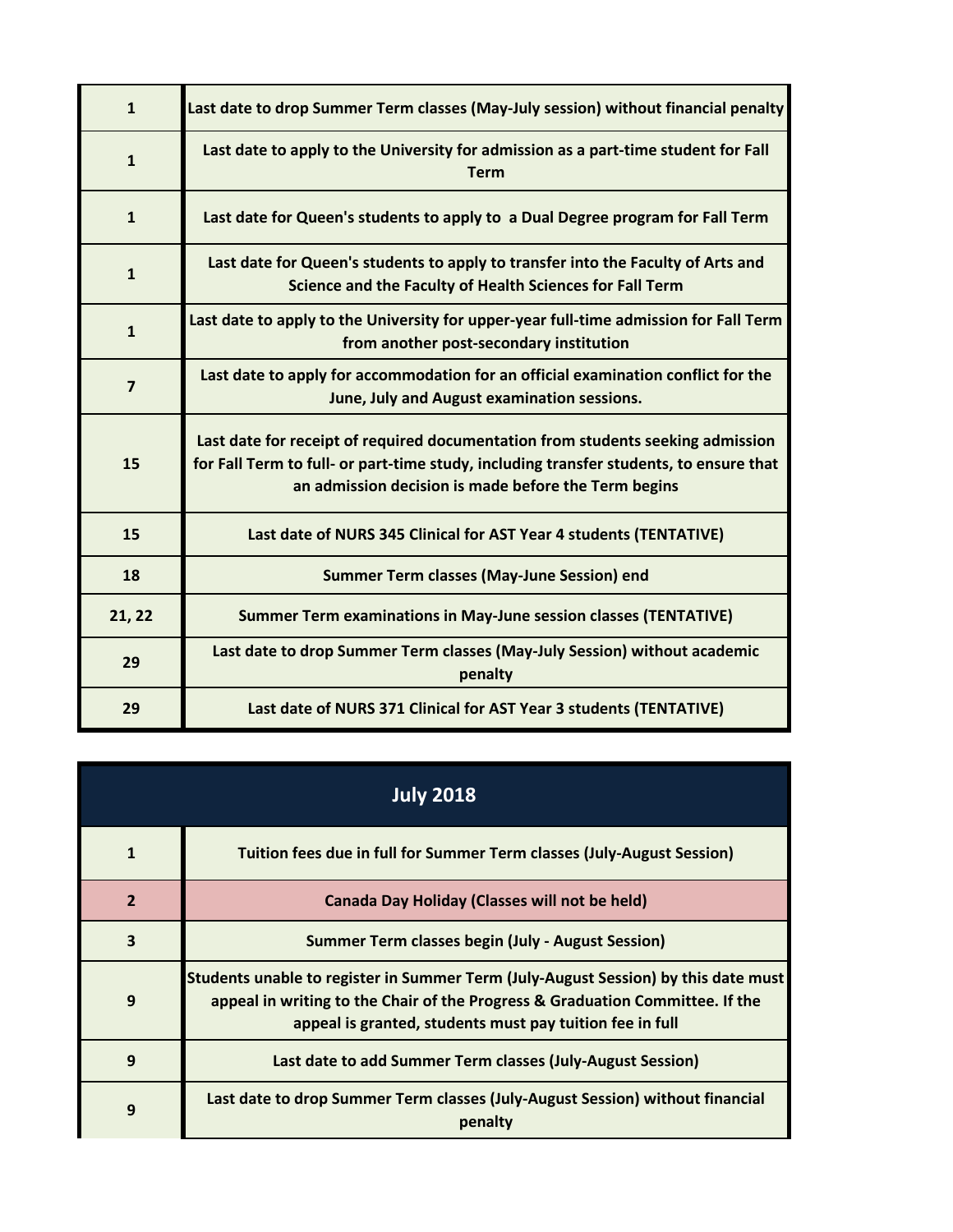| 15 | First date to apply to graduate in SOLUS for Fall 2018 (TENTATIVE)                      |
|----|-----------------------------------------------------------------------------------------|
| 16 | First date for Summer class selection period for Fall Term (TENTATIVE)                  |
| 27 | Summer Term (May - July Session) classes end                                            |
| 30 | Last date to drop Summer Term classes (July-August Session) without academic<br>penalty |
| 31 | Summer Term examinations in May - July session classes begin (TENTATIVE)                |

| August 2018  |                                                                                                                                             |
|--------------|---------------------------------------------------------------------------------------------------------------------------------------------|
| $\mathbf{1}$ | Refer to http://www.queensu.ca/artsci_online/apply/dates-and-deadlines for<br>deadlines for admission to Distance Studies for the Fall Term |
| 3            | Last date for Summer class selection period for Fall Term (TENTATIVE)                                                                       |
| 3            | Summer Term examinations in May - July session classes end (TENTATIVE)                                                                      |
| 6            | Civic Holiday (classes will not be held)                                                                                                    |
| 13           | Summer Term classes (July-August Session) end                                                                                               |
| 15, 16       | <b>Summer Term examinations in July - August Session classes (TENTATIVE)</b>                                                                |
| 21           | Time period to add and drop classes (Open Enrolment) begins (TENTATIVE)                                                                     |
| 31           | Last date of NURS 492 Clinical / NURS 401 for Year 4 AST students (TENTATIVE)                                                               |
| 31           | <b>Summer Term ends</b>                                                                                                                     |

| September 2018 |                                                                                                                                                                                                         |
|----------------|---------------------------------------------------------------------------------------------------------------------------------------------------------------------------------------------------------|
| 1              | <b>Fall Term begins</b>                                                                                                                                                                                 |
|                | <b>Tuition fees due in full for Fall Term</b>                                                                                                                                                           |
| $\mathbf{1}$   | <b>Orientation Week begins (arrival day)</b>                                                                                                                                                            |
| $\mathbf 1$    | <b>Welcoming Ceremony for new students</b>                                                                                                                                                              |
| 3              | Labour Day (classes will not be held)                                                                                                                                                                   |
| 6              | <b>Fall Term classes begin</b>                                                                                                                                                                          |
| 19             | Students unable to register in Fall Term by this date must appeal in writing to the<br>Chair of the Progress & Graduation Committee. If the appeal is granted, students<br>must pay tuition fee in full |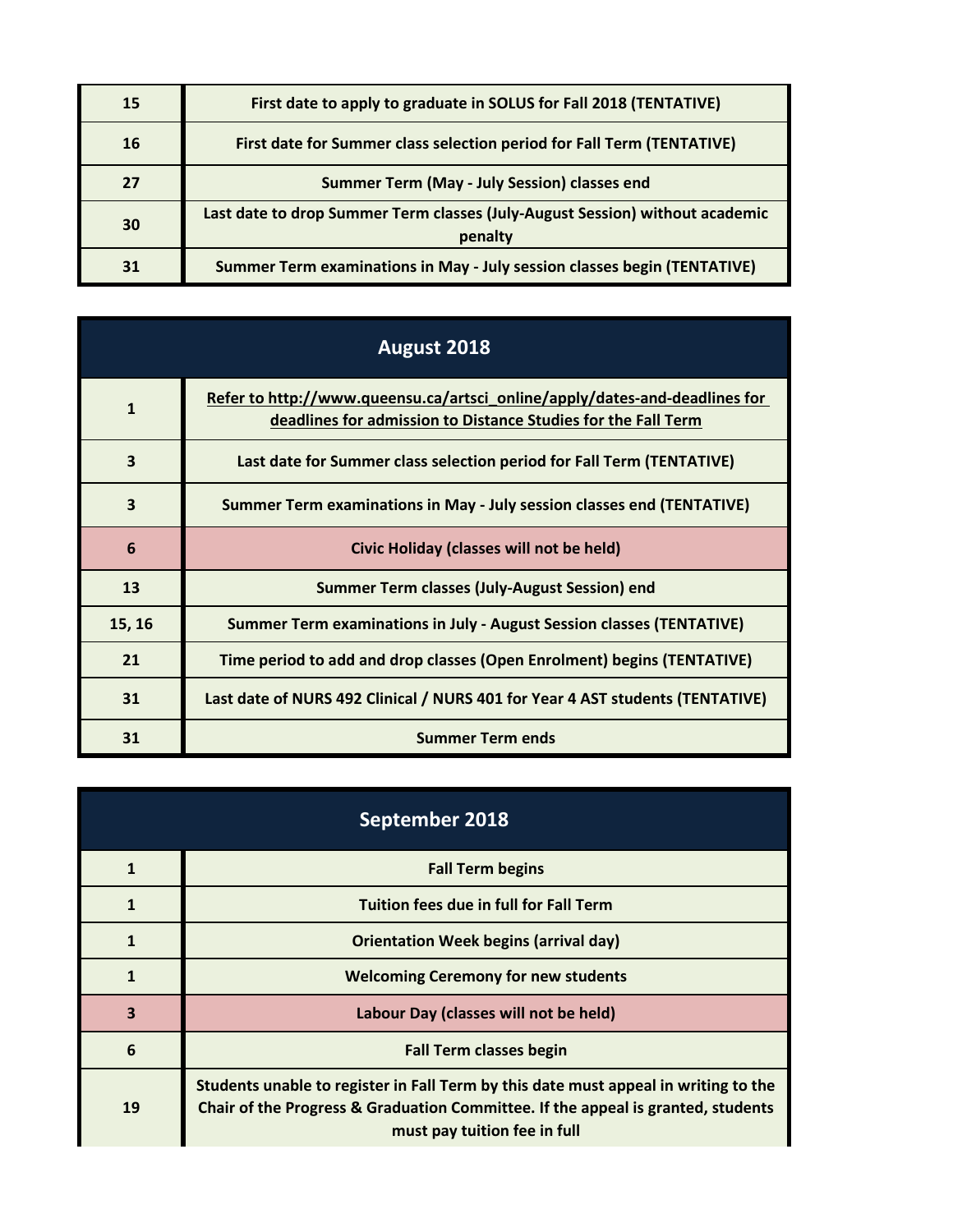| 19 | Last date to add Fall Term and multi-term classes                 |
|----|-------------------------------------------------------------------|
| 19 | Last date to drop Fall Term classes without financial penalty     |
| 30 | Deadline for payment of residence, UHIP and Student Activity Fees |

| October 2018 |                                                                   |
|--------------|-------------------------------------------------------------------|
| 8            | Thanksgiving Day (University closed. Classes will not be held)    |
| 15           | Last date to apply to graduate in SOLUS for Fall 2018 (TENTATIVE) |
| 16           | <b>University Day</b>                                             |
| $25 - 26$    | <b>Fall mid-term break</b>                                        |

## **November 2018**

**[NOTE: Fall 20](http://www.queensu.ca/registrar/convocation)18 Convocation: Dates will be published by the Office of the University Registrar by [June 2018. P](http://www.queensu.ca/registrar/convocation)lease refer to http://www.queensu.ca/registrar/convocation to view these dates.**

|    | Last date to drop Fall Term classes without academic penalty                                                            |
|----|-------------------------------------------------------------------------------------------------------------------------|
|    | Last date to apply for accommodation for an official examination conflict for the<br><b>December examination period</b> |
| 9  | Remembrance Day service (Classes cancelled 10:30 - 11:30 a.m.)                                                          |
| 30 | <b>Fall term classes end</b>                                                                                            |

| December 2018 |                                                                                                                                               |
|---------------|-----------------------------------------------------------------------------------------------------------------------------------------------|
| 1             | Refer to http://www.queensu.ca/artsci_online/apply/dates-and-deadlines for<br>deadlines for admission to Distance Studies for the Winter Term |
|               | Last date for Queen's students to apply for admissions to a Dual or Second Degree<br><b>Program for Winter Term</b>                           |
|               | First date to apply to graduate in SOLUS for Spring 2019 (TENTATIVE)                                                                          |
| 1 - 4         | <b>Fall Term pre-examination study period</b>                                                                                                 |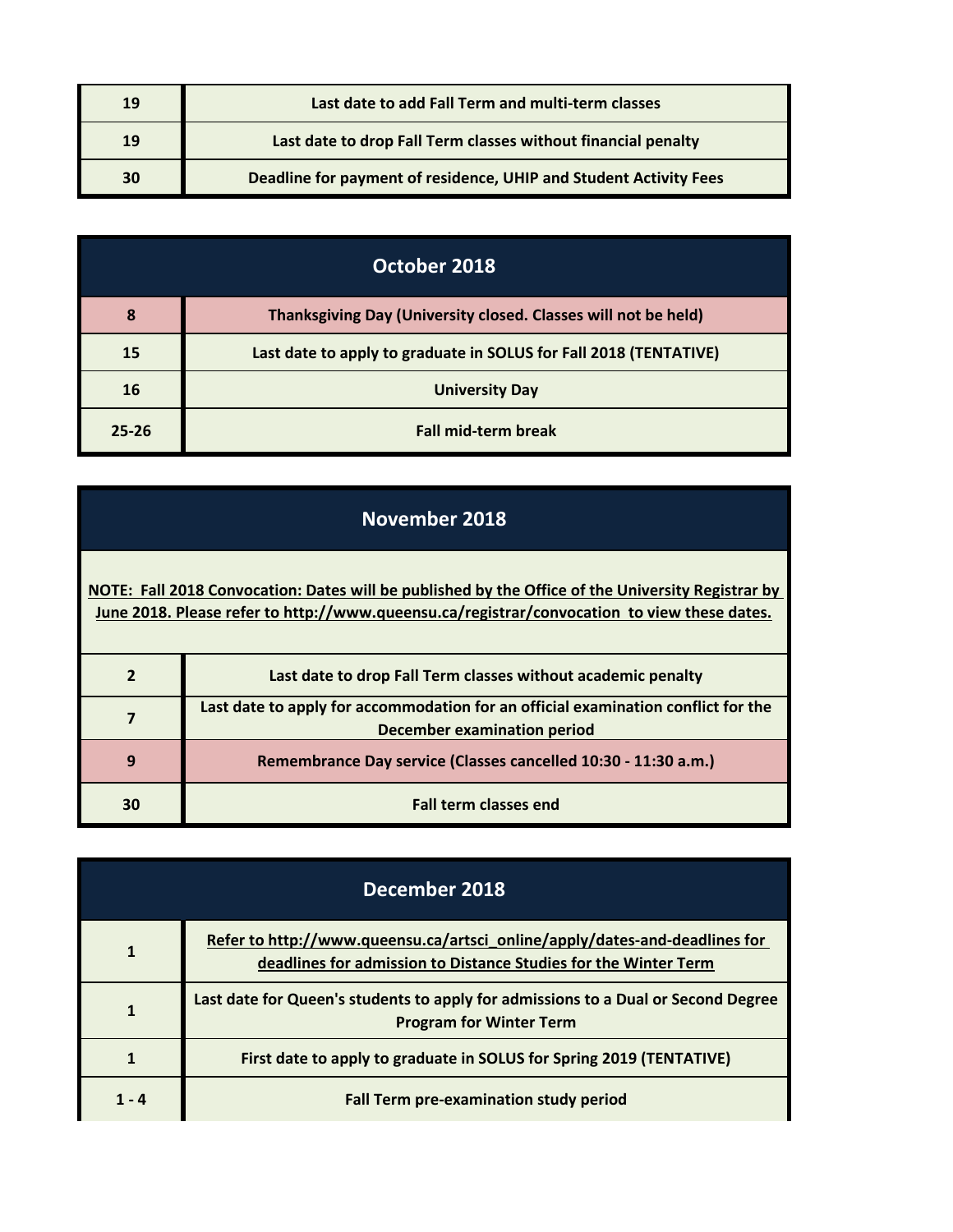| $\overline{a}$ | Clinical make-up day if time missed in Week 12 of Fall term - Second and Third Year<br><b>AST students</b> |
|----------------|------------------------------------------------------------------------------------------------------------|
| $5 - 20$       | Final examinations in Fall Term classes and mid-year tests in multi-term classes                           |
| 6              | <b>Commemoration Day (academics cancelled)</b>                                                             |
| 31             | <b>Fall Term ends</b>                                                                                      |

| January 2019   |                                                                                                                                                                                                            |
|----------------|------------------------------------------------------------------------------------------------------------------------------------------------------------------------------------------------------------|
| $\mathbf{1}$   | New Year's Day (University closed. Classes will not be held)                                                                                                                                               |
| $\mathbf{1}$   | <b>Winter Term begins</b>                                                                                                                                                                                  |
| $\overline{7}$ | <b>Winter Term classes begin</b>                                                                                                                                                                           |
| 10             | <b>Tuition fees due in full for Winter Term</b>                                                                                                                                                            |
| 11             | Last date to apply to the International Programs Office for exchange programs for<br>2019-2020                                                                                                             |
| 18             | Students unable to register in Winter Term by this date must appeal in writing to<br>the Chair of the Progress & Graduation Committee. If the appeal is granted,<br>students must pay tuition fee in full. |
| 18             | Last date to add Winter Term classes                                                                                                                                                                       |
| 18             | Last date to drop Winter Term classes without financial penalty                                                                                                                                            |

|           | <b>February 2019</b>                               |
|-----------|----------------------------------------------------|
| 4         | <b>Registration for Summer Term classes begins</b> |
| 18        | <b>Family Day (classes will not be held)</b>       |
| $19 - 22$ | <b>Mid-term Reading Week</b>                       |

| <b>March 2019</b> |                                                                               |
|-------------------|-------------------------------------------------------------------------------|
| $\mathbf{1}$      | Last date to drop Winter Term and multi-term classes without academic penalty |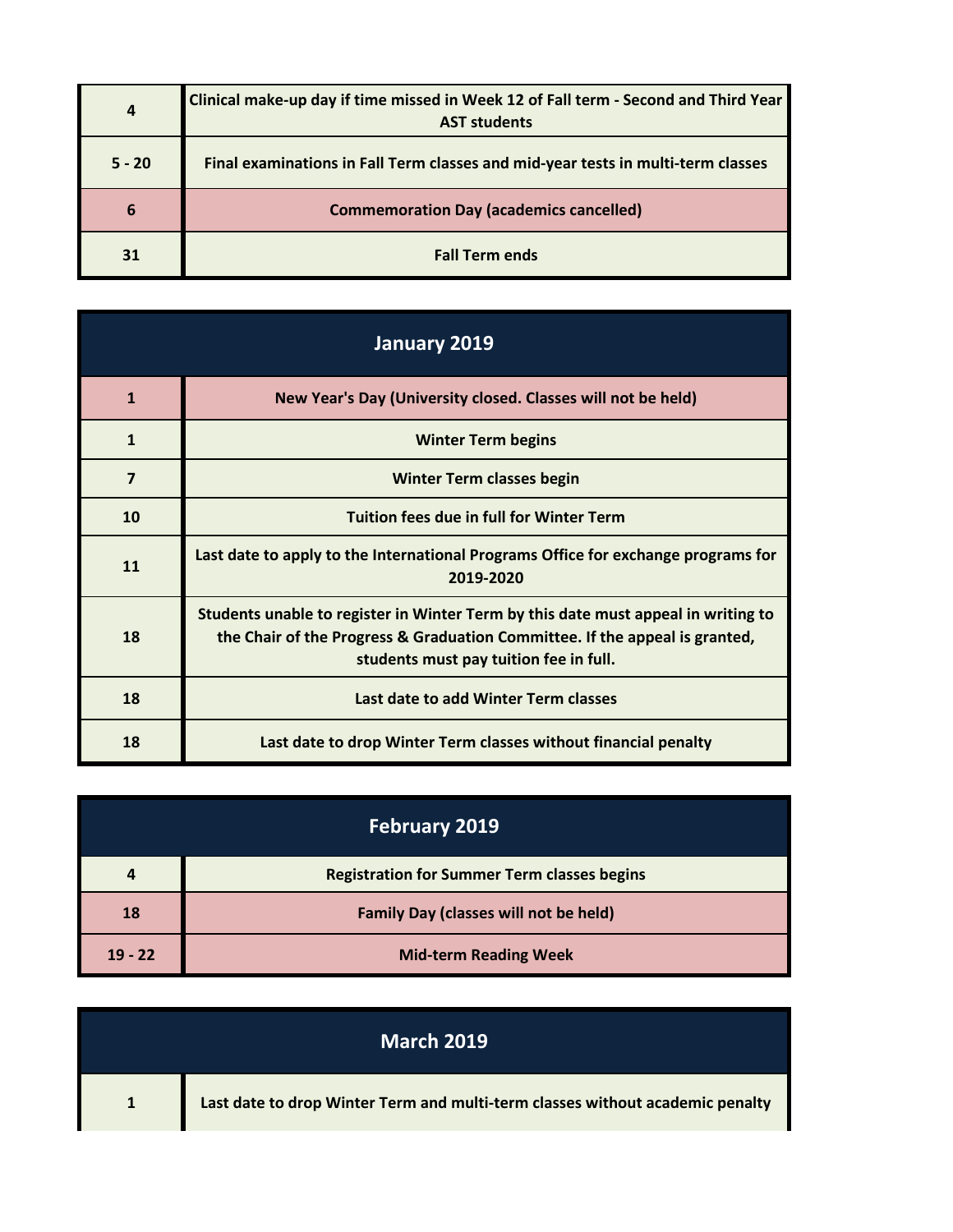|    | Last date to apply for accommodation for an offical examination conflict for the<br><b>April examination period</b>                             |
|----|-------------------------------------------------------------------------------------------------------------------------------------------------|
| 30 | Last date to apply for admission to the Upper-Year Program at the Bader<br><b>International Study Centre for Summer Term (May-June Session)</b> |
| 31 | Last date to apply to the University for upper-year full-time admission for Summer<br>Term from another post-secondary institution.             |

| <b>April 2019</b> |                                                                                                                                                                                                                                     |
|-------------------|-------------------------------------------------------------------------------------------------------------------------------------------------------------------------------------------------------------------------------------|
| $\mathbf{1}$      | Refer to http://www.queensu.ca/artsci_online/apply/dates-and-deadlines for<br>deadlines for admission to Distance Studies for the Summer Term                                                                                       |
| $\mathbf{1}$      | Last date for Queen's students to apply to a Dual Degree Program for Summer Term                                                                                                                                                    |
| 5                 | <b>Winter Term classes end</b>                                                                                                                                                                                                      |
| $6 - 10$          | <b>Winter Term pre-examination study period</b>                                                                                                                                                                                     |
| 10                | Clinical make-up day if time missed in Week 12 of Winter term - Second and Third<br><b>Year AST students</b>                                                                                                                        |
| $11 - 27$         | <b>Final examinations for Winter Term and multi-term classes</b>                                                                                                                                                                    |
| 15                | Last date for receipt of required documentation from students seeking admission<br>for Summer Term to full- or part-time study, including transfer students, to ensure<br>that an admission decision is made before the Term begins |
| 19                | Good Friday (classes will not be held)                                                                                                                                                                                              |
| 26                | First date of clinical for AST Years 3 and 4 (TENTATIVE)                                                                                                                                                                            |
| 30                | Last date to apply to graduate in Spring 2019 (TENTATIVE)                                                                                                                                                                           |
| 30                | <b>Winter Term ends</b>                                                                                                                                                                                                             |

| <b>May 2019</b> |                                                                                                                      |
|-----------------|----------------------------------------------------------------------------------------------------------------------|
|                 | <b>Summer term begins</b>                                                                                            |
|                 | <b>Tuition fees due in full for all Summer Term sessions</b>                                                         |
| 6               | Summer Term classes (May-June and May-July Sessions) begin for Arts and Science<br>and Continuing & Distance Studies |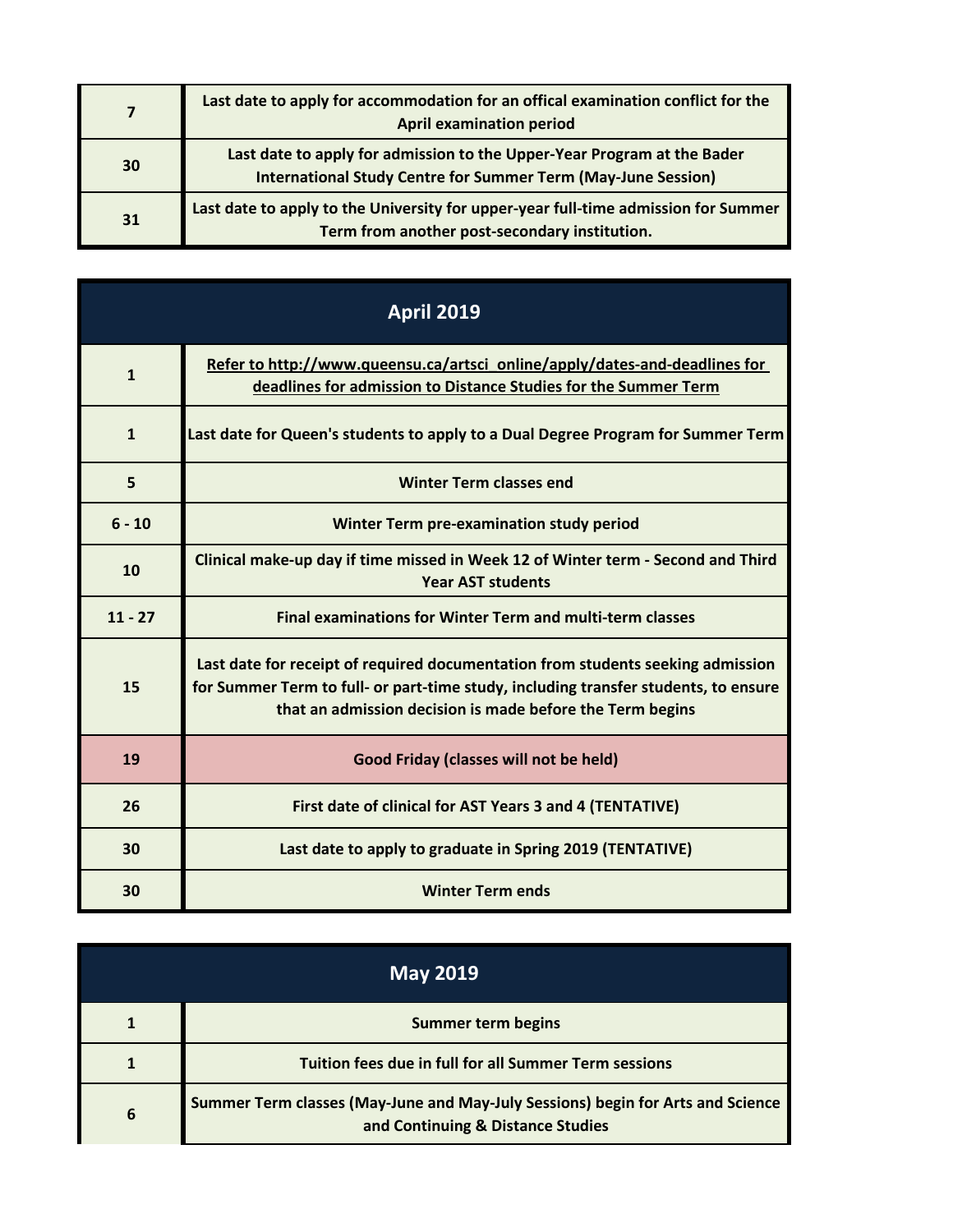| 10 | Students unable to register in Summer Term (May-June and May-July Sessions) by<br>this date must appeal in writing to the Chair of the Progress & Graduation<br>Committee. If the appeal is granted, students must pay tuition fee in full. |
|----|---------------------------------------------------------------------------------------------------------------------------------------------------------------------------------------------------------------------------------------------|
| 10 | Last date to add Summer Term classes (May-June and May-July Sessions)                                                                                                                                                                       |
| 10 | Last date to drop Summer Term classes (May-June Session) without financial<br>penalty                                                                                                                                                       |
| 17 | Last date to drop Summer Term classes (May-July Session) without financial penalty                                                                                                                                                          |
| 20 | Victoria Day (classes will not be held)                                                                                                                                                                                                     |
| 24 | Last day of NURS 207 clinical for AST Year 3 students (TENTATIVE)                                                                                                                                                                           |
| 31 | Last date to drop Summer Term classes (May-June Session) without academic<br>penalty                                                                                                                                                        |

| <b>June 2019</b>                                                                                                                                              |                                                                                                                                                                                                                                   |
|---------------------------------------------------------------------------------------------------------------------------------------------------------------|-----------------------------------------------------------------------------------------------------------------------------------------------------------------------------------------------------------------------------------|
| NOTE: Spring 2019 Convocation: Dates will be determined in November 2018. Please refer to<br>http://www.queensu.ca/registrar/convocation to view these dates. |                                                                                                                                                                                                                                   |
| $\mathbf{1}$                                                                                                                                                  | Last date to apply to the University for admission as a part-time student for Fall<br><b>Term</b>                                                                                                                                 |
| $\mathbf{1}$                                                                                                                                                  | Last date for Queen's students to apply to a Dual Degree program for Fall Term                                                                                                                                                    |
| $\mathbf{1}$                                                                                                                                                  | Last date for Queen's students to apply to transfer into the Faculty of Arts and<br>Science and the Faculty of Health Sciences for Fall Term                                                                                      |
| $\mathbf{1}$                                                                                                                                                  | Last date to apply to the University for upper-year full-time admission for Fall Term<br>from another post-secondary institution                                                                                                  |
| $\overline{7}$                                                                                                                                                | Last date to apply for accommodation for an official examination conflict for the<br>June, July and August examination sessions.                                                                                                  |
| 15                                                                                                                                                            | Last date for receipt of required documentation from students seeking admission<br>for Fall Term to full- or part-time study, including transfer students, to ensure that<br>an admission decision is made before the Term begins |
| 17                                                                                                                                                            | Summer Term classes (May-June Session) end for Arts & Science Courses                                                                                                                                                             |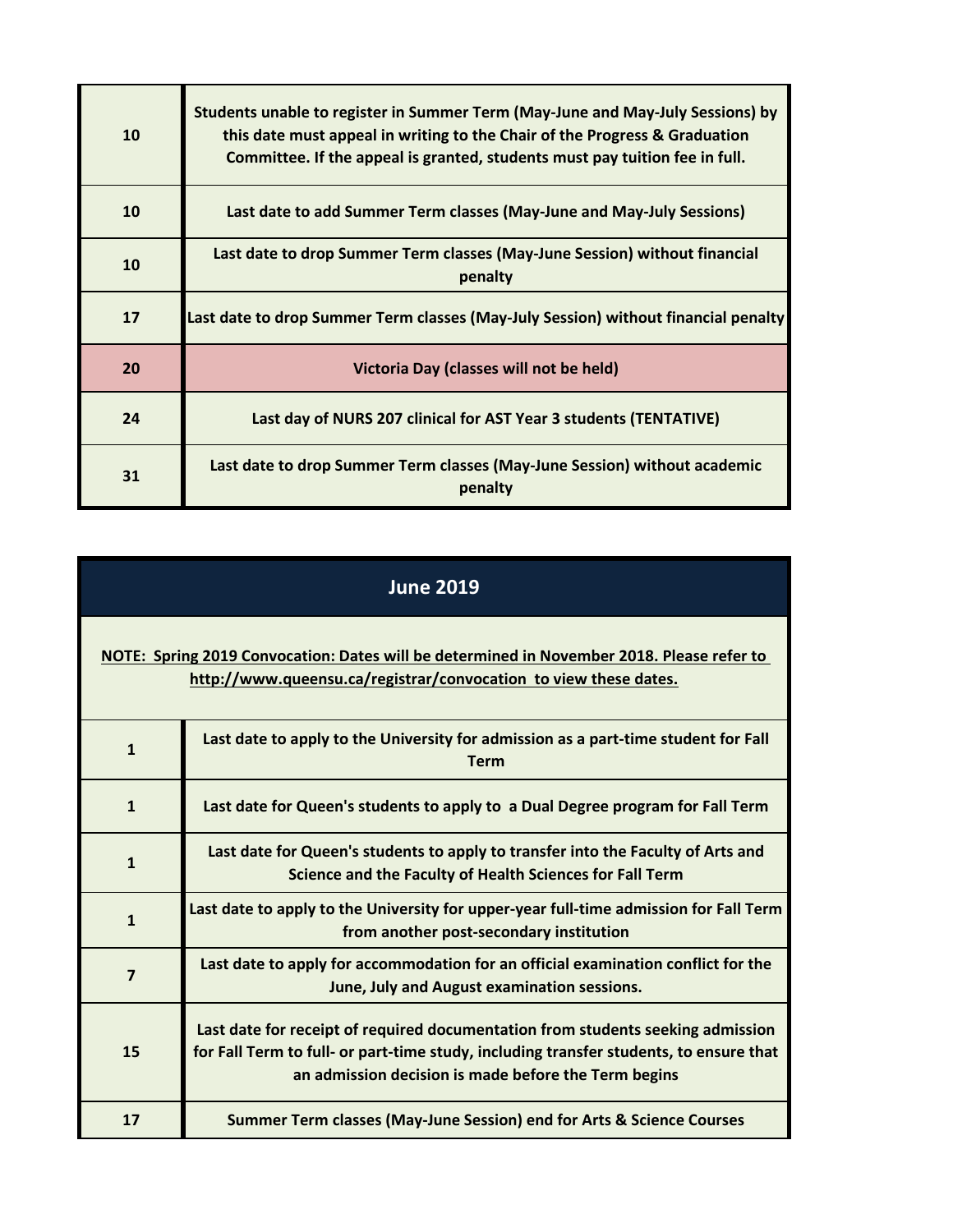| 20, 21 | <b>Summer Term examinations in May-June session classes (TENTATIVE)</b>              |
|--------|--------------------------------------------------------------------------------------|
| 21     | Last date of NURS 345 Clinical for AST Year 4 students (TENTATIVE)                   |
| 28     | Last date to drop Summer Term classes (May-July Session) without academic<br>penalty |
| 28     | Last date of NURS 371 Clinical for AST Year 3 students (TENTATIVE)                   |

| <b>July 2019</b> |                                                                                                                                                                                                                                 |
|------------------|---------------------------------------------------------------------------------------------------------------------------------------------------------------------------------------------------------------------------------|
| $\mathbf{1}$     | Tuition fees due in full for Summer Term classes (July-August Session)                                                                                                                                                          |
| $\mathbf{1}$     | <b>Canada Day (Classes will not be held)</b>                                                                                                                                                                                    |
| $\overline{2}$   | <b>Summer Term classes begin (July - August Session)</b>                                                                                                                                                                        |
| 8                | Students unable to register in Summer Term (July-August Session) by this date must<br>appeal in writing to the Chair of the Progress & Graduation Committee. If the<br>appeal is granted, students must pay tuition fee in full |
| 8                | Last date to add Summer Term classes (July-August Session)                                                                                                                                                                      |
| 8                | Last date to drop Summer Term classes (July-August Session) without financial<br>penalty                                                                                                                                        |
| 15               | Summer class selection period for Fall Term begins (TENTATIVE)                                                                                                                                                                  |
| 15               | First date to apply to graduate in SOLUS for Fall 2019 (TENTATIVE)                                                                                                                                                              |
| 26               | <b>Summer Term (May - July Session) classes end</b>                                                                                                                                                                             |
| 29               | Last date to drop Summer Term classes (July-August Session) without academic<br>penalty                                                                                                                                         |
| 30               | Summer Term examinations in May - July session classes begin (TENTATIVE)                                                                                                                                                        |

| August 2019 |                                                                                                                                             |
|-------------|---------------------------------------------------------------------------------------------------------------------------------------------|
| 1           | Refer to http://www.queensu.ca/artsci_online/apply/dates-and-deadlines for<br>deadlines for admission to Distance Studies for the Fall Term |
|             | <b>Summer Term examinations in May - July Session end (TENTATIVE)</b>                                                                       |